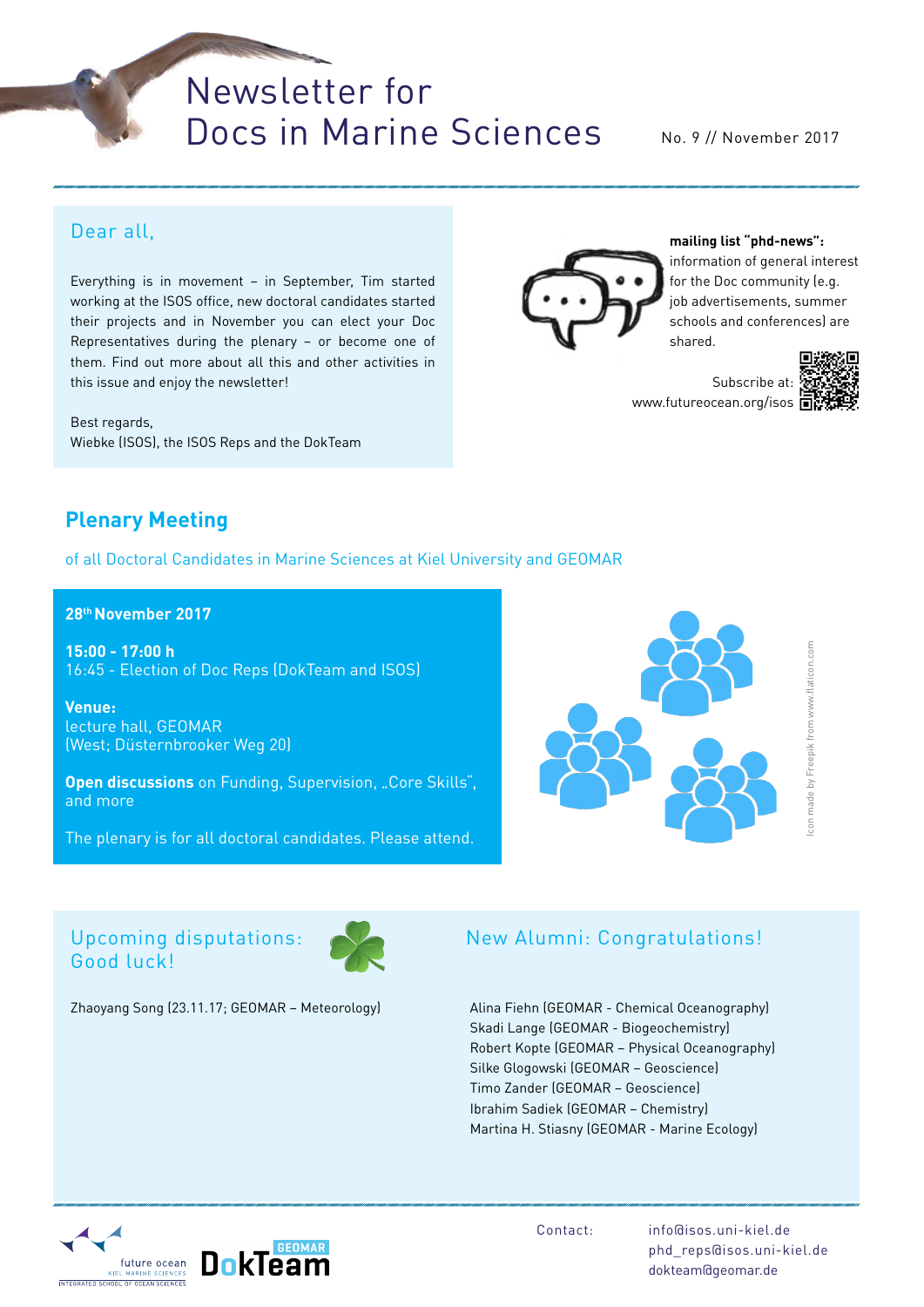## **// Have you met:**



#### Atul Kumar Yadav

"*The feeling of having my own ocean on my computer, which could resemble our real ocean fascinates me a lot*", says Atul when asked about his doctorate. He works in the group of Dr. Susann Tegtmeier and wants to understand oceans behaviour in the context of physics, chemistry and their impact on biology. Coming from a town in North India far away from the ocean he enjoys living close to it and is keen on learning how to dive and sail. akumar@geomar.de



#### Miriam Hansen

Getting to know the Arctic and its ecosystems by sight, sampling and by data is exciting for Miriam in her doctorate. In the group of Prof. Dieter Piepenburg she studies biological community changes in the Laptev Sea.

At the coast she feels being at home and if she is not off to the Arctic she enjoys doing handicrafts, climbing and visiting concerts.

mhansen@geomar.de



#### Münevver Nehir

Novel chemical sensors for the observation of ocean acidification and biogeochemical cycles of nutrients – this is Münevver's doctoral project. She works in the group of Prof. Eric Achterberg and is keen on participating cruises and collaborating with colleagues.

Kiel amazes her, especially the view on the Baltic Sea, the weather and people. mnehir@geomar.de



#### Insa Stolz

ms on<br>part of<br>oment,<br>en she<br>her in Doing her fieldwork in Chile on the topic "Influence of aquaculture farms on marine ecosystems" is a major part of Insa's doctoral project. At the moment, she collects data in Chile and when she comes back to Kiel you can visit her in the group of Prof. Martin Wahl.

Besides research, she is interested in diving, photography and traveling.



"Piled Higher and Deeper" by Jorge Cham www.phdcomics.com



Contact: info@isos.uni-kiel.de phd\_reps@isos.uni-kiel.de dokteam@geomar.de



## Danijela Smajgl

Danijela works not only at the GEOMAR with Prof. Anton Eisenhauer but also at Thermo Fisher Scientific in Bremen. In Kiel, you can find here primarily in the lab where she performs laboratorycontrolled experiments on a small warm water coral reef to investigate carbon and oxygen isotope variations in coral reef ecosystems.

Beside research, she enjoys photography, painting and being outdoor.

dsmajgl@geomar.de

### Ina Simon

 DRAFT Ina always dreamed about living close to the sea, so she joined the group of Prof. Kaj Hoernle to work on the initation and evolution of an intra-oceanic arc system. One of her first tasks in her doctorate was to attend a cruise to collect her samples – a task which she enjoyed a lot. Besides working on her data starting sailing again is on her to-do-list. isimon@geomar.de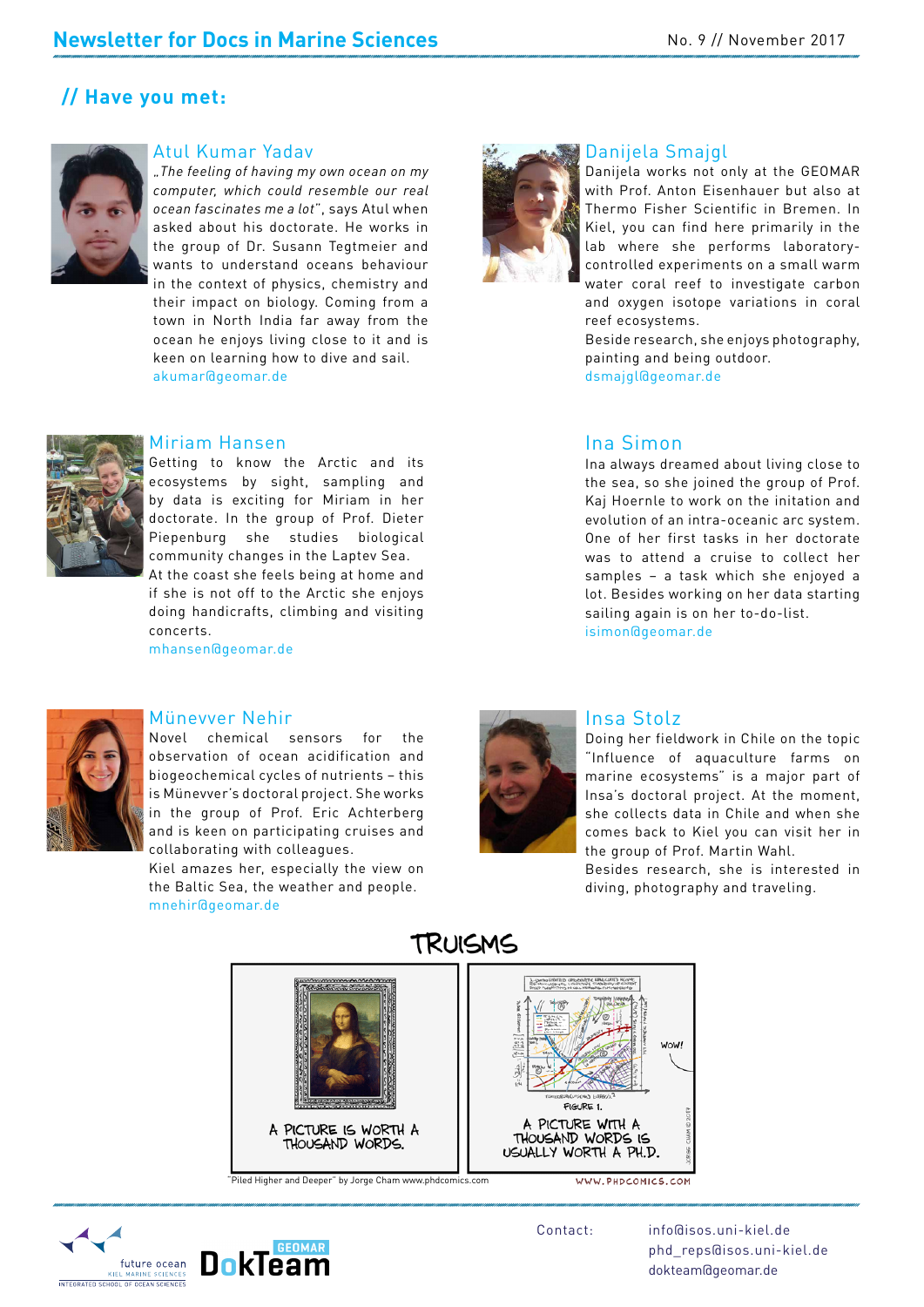# **// Doc Representatives in Marine Sciences**

Within Marine Sciences you as a doctoral candidate are represented by two teams of "Doc representatives": one from ISOS, one from GEOMAR. They closely collaborate and at least one doctorate candidate is active in both teams. The Doc Reps organise social events and represent the doctorate community in different committees. Contact them for more information!

## ISOS representatives

*(contact: phd\_reps@isos.uni-kiel.de)* 







Kerstin **CAU** Geoscience

Meike GEOMAR Magmatic and Hydrothermal

Katriina GEOMAR Geoscience

Eva GEOMAR Microbiology

#### **New election** of Doc Representatives

Systems

at the Plenary - 28th November 2017, 15-17h > Contact the Reps if you are interested in joining them.

# **// Doc activities**

#### YOUMARES at Kiel University

*contact: info@youmares.org*

cean<br>6 this<br>f this<br>*their* From 13 to 15 September, the YOUMARES 8 conference was guest at Kiel University and GEOMAR Helmholtz Centre for Ocean Research Kiel. In total about 180 young international marine researchers met and presented over 90 oral and about 25 poster presentations, all together organised in 15 scientific sessions. Thus, this year's YOUMARES was the biggest edition of this series so far. The keynote lecture was given by Prof. Dr. Mojib Latif (GEOMAR Helmholtz Centre for Ocean Research Kiel).

"*YOUMARES is the future of scientific networking, a place where young international students are encouraged to share their knowledge freely. It definitely has been a great experience for me, which I'll use as a stepping stone for my career*", concluded one participant after the event and the participants felt welcome in the professional and familiar atmosphere.



Photo credit: Mara Weidung

GEOMAR DokTeam *(contact: dokteam@geomar.de)*



Jacky Paleooceanography



Meike Magmatic and Hydrothermal Systems





prology<br>Drama<br>Dramata

Christian Meteorology Lisa Magmatic and Hydrothermal Systems



Luisa Marine Ecology



Kristin Physical



Oceanography



The YOUMARES conference series is an annual conference and network meeting which takes place in different cities of northern Germany every year. It is entirely organized by and for young marine scientists and thus especially open to undergraduates and doctoral candidates. Since 2010, YOUMARES has expanded to a worldwide network and international meeting of young marine

researchers. The whole conference organization follows a bottom-up approach based on volunteers and is supported by the German Association for Marine Sciences (DGM).

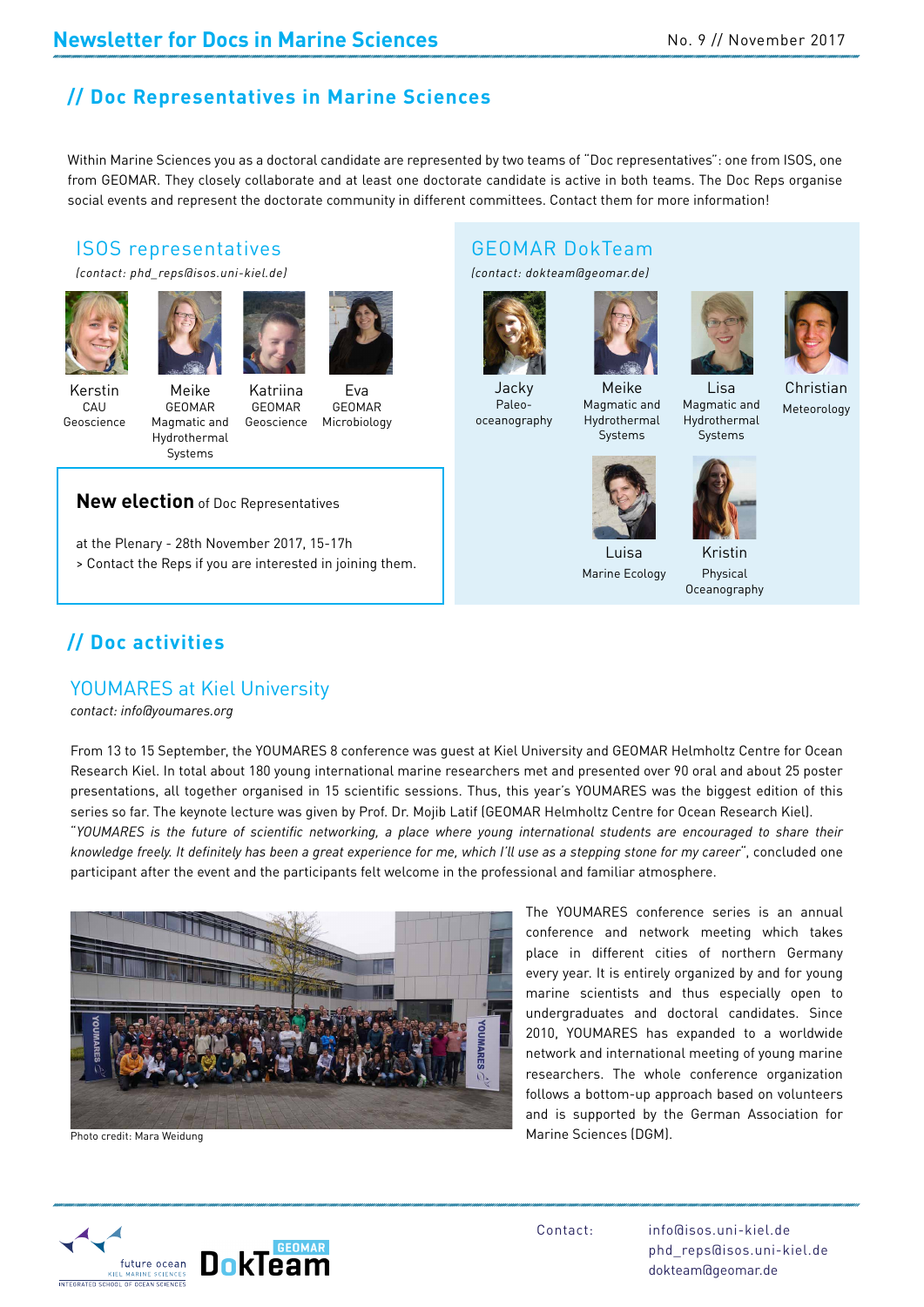*For her ISOS Miniproposal Martina collaborated with colleagues from Universitet i Oslo and the University of Wageningen – a collaboration that started with meeting her future colleagues at a Summer Academy. Now, Martina is back and reports on her experiences.*

# Interacting effects of climate and fishing pressure on the population dynam- ics of Atlantic cod in the Barents Sea

*contact: Martina H. Stiasny, doctoral researcher (mstiasny@geomar.de)*

I first met Anna-Marie Winter and Andries Richter at the Moscow Summer Academy on Economic Growth and Governance of Natural Resources in 2015. Anna and I quickly realized that our doctoral research topics fit together like two pieces of a (super interesting) puzzle. We both work on climate change impacts on Atlantic cod. I had experimental data that could be included in her population model. When we were both far enough in our own work, I decided to write an ISOS miniproposal in order to spend time at the Centre for Ecological and Evolutionary Synthesis in Oslo. Working with Prof. Stenseth's group at the CEES had long been a dream of mine, not just because of their outstanding reputation, but also because of their unique combination of expertise in quantitative ecology, economics, fisheries science and long experience with the Northeast Arctic cod stock and Norwegian fisheries. I spent two months in Oslo and a week at the University of Wageningen with Anna and Andries, but also with Mia Eikeset



and Nils-Christian Stenseth and others and it was a very successful, fruitful and enjoyable collaboration. I had the opportunity to improve my own understanding of population modelling and get to know many great scientists. Our results are important for the management of this economically very important stock and the paper will be submitted soon.

As important as this, my research stay has turned into a long-term collaboration and many ideas for new projects. I was invited back to Oslo for a project meeting and now we are working on a DFG proposal, so I can hopefully join the group full time for my second PostDoc. I am very grateful to everyone involved and to ISOS for making it financially possible.

## Jugend forscht 'PerspektivForum' on Maritime Effects of Climate Change

*contact: Tobias Hahn, doctoral researcher (thahn@geomar.de)*

The "Jugend forscht" foundation annually invites Alumni to a three-day 'PerspektivForum' on current societal topics. Adequately to the Science Year 2016\*17 Seas and Oceans, GEOMAR offered to hold this year's event entitled 'Maritime Effects of Climate Change' from Oct 26-28. Besides interesting expert talks by Prof. Latif and Dr. H. Kohl (Head of the WG 'Principle Affairs of (the) Climate Protection (Plan) in the Federal Environment Ministry), two postdocs and I organized a workshop for the Alumni. The 28 participants study various disciplines from Bachelor to Doctoral level. We divided them into three groups which represented communities of interest (Western Developed Countries, Central-African Coastal States & Southeast-Asia). Each group had to capture the anthropogenic causes on ocean change, identify maritime consequences on their community, propose measures towards climate change and present and argue for the results in the final discussion.

It was truly interesting, insightful and exhausting. Despite their wish to dig even deeper into the science, they became aware how divers and complex the ocean and effects of climate change are. The mere scientific level soon mixed with social, political and economic aspects on a global scale, and the discussion eventually got quite emotional.

And that was our core objective: We got ambitious young scientists sensitized about the ocean, and some even left with ocean enthusiasm and sustainable interest.

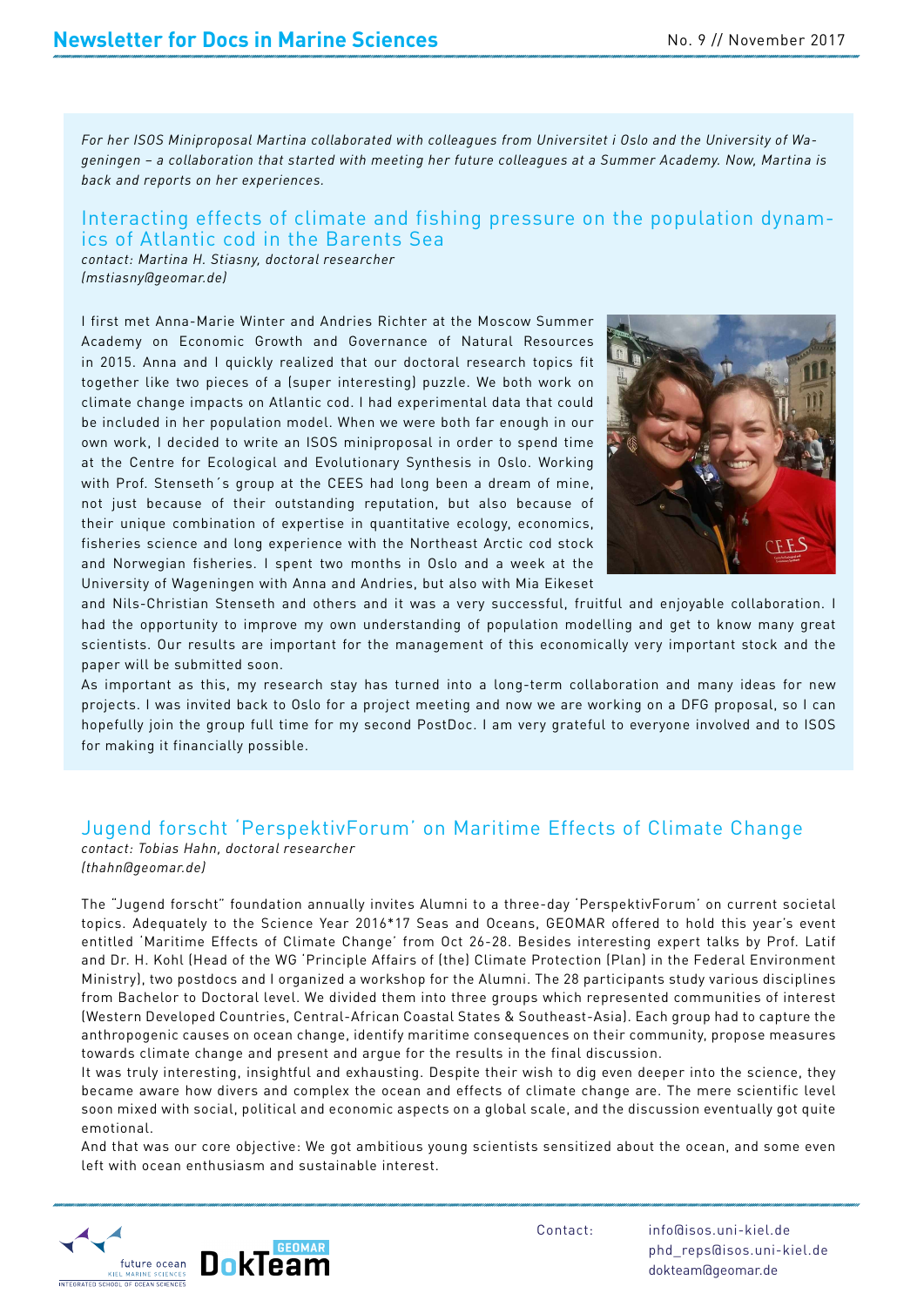*Joshua's doctoral projects deals with managed realignment and saltmarsh restoration and he just finished his miniproposal. He spend some time in the UK and gives you an insight into his research and fieldwork.*

#### Unravelling surge attenuation and internal water level variabilities of the managed realignment site of Freiston Shore, Lincolnshire, UK

*contact: Joshua Kiesel, doctoral researcher (kiesel@geographie.uni-kiel.de)*

So far, coastal protection schemes have been based on hardened and engineered solutions such as seawalls and dikes. In the near future, this may become very unsustainable in many rural areas as these sructures have to be heightened and widened on a continious basis. Managed realignment (MR), the breaching or removal of sea defences, has been proposed as a nature based alternative providing, amongst others, coastal protection by means of restoring formerly reclaimed saltmarshes. Monitoring and evaluation of MR is often confined to the first few years and focusses on structural site characteristics while ecosystem processes such as surge attenuation and related hydrodynamics are neglected. This constitutes a serious knowledge gap, hampering the further implementation of MR.

To address this gap in knowledge I applied for a miniproposal and worked in close collaboration with colleagues from the Cambridge Coastal Research Unit (CCRU), University of Cambridge. Together with the CCRU, I planned and prepared 11 days of field work at a realignment site in the Wash embayment. In the

restored saltmarsh of Freiston Shore, we deployed a series of 21 pressure transducers along 4 transects for measuring waves and water levels. Two transects were located within and two outside the MR. This enabled us to compare water levels in front of the site with water levels within, which will reveal whether any surge attenuation effect is present or not. Furthermore, we captured the morphology of the site with a Leica (RTK) GPS and recorded vegetation characteristics, such as species, height, coverage and density along each of the 4 transects.

nd<br>nts.<br>n of The results of this field study will be used to set up a hydrodynamic model for Freiston Shore, enabling a sensitivity analysis on site characteristics (vegetation, topography, tidal creek network) and the possibility to run the model for the most extreme events. The vision is to use these results for the deduction of

optimal site characteristics for MR schemes to actually provide coastal protection.

The miniproposal enabled me to independently plan and conduct my own research project abroad, kick start a collaboration with world leading experts in my field of research and to broaden my scientific network.

Go take the chance!